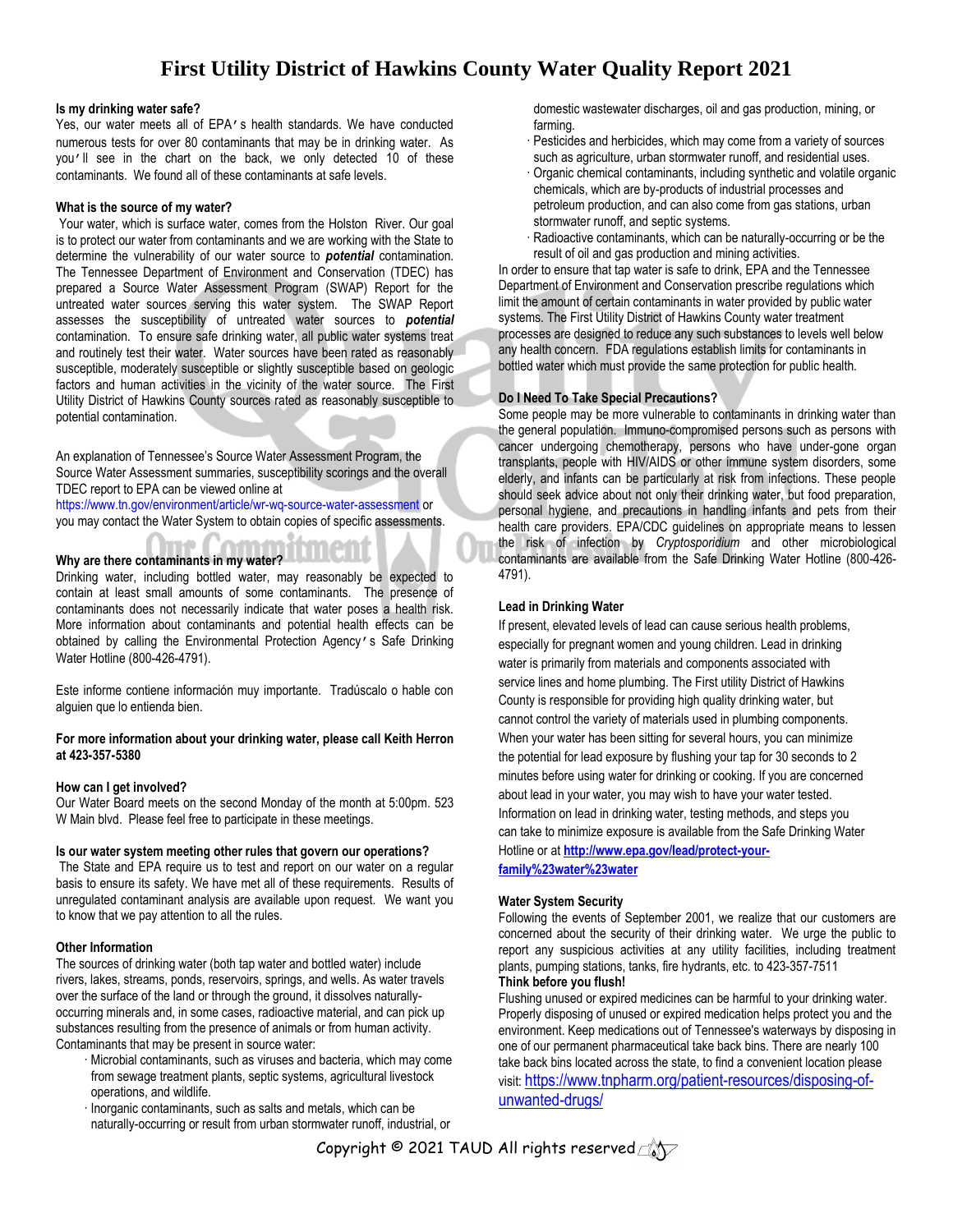## **W a t e r Q u a l i t y D a t a**

## **What does this chart mean?**

- MCLG Maximum Contaminant Level Goal, or the level of a contaminant in drinking water below which there is no known or expected risk to health. MCLGs allow for a margin of safety.
- MCL Maximum Contaminant Level, or the highest level of a contaminant that is allowed in drinking water. MCLs are set as close to the MCLGs as feasible using the best available treatment technology. .
- MRDL: Maximum Residual Disinfectant Level or MRDL: The highest level of a disinfectant allowed in drinking water. There is convincing evidence that addition of a disinfectant is necessary for the control of microbial contaminants.
- MRDLG: Maximum residual disinfectant level goal. The level of a drinking water disinfectant below which there is no known or expected risk to health. MRDLGs do not reflect the benefits of the use of disinfectants to control microbial contaminants.
- AL Action Level, or the concentration of a contaminant which, when exceeded, triggers treatment or other requirements which a water system must follow.
- Below Detection Level (BDL) laboratory analysis indicates that the contaminant is not present at a level that can be detected.
- Parts per million (ppm) or Milligrams per liter (mg/l) explained as a relation to time and money as one part per million corresponds to one minute in two years or a single penny in \$10,000.
- Parts per billion (ppb) or Micrograms per liter explained as a relation to time and money as one part per billion corresponds to one minute in 2,000 years, or a single penny in \$10,000,000.
- Nephelometric Turbidity Unit (NTU) nephelometric turbidity unit is a measure of the clarity of water. Turbidity in excess of 5 NTU is just noticeable to the average person.
- RTCR Revised Total Coliform Rule. This rule went into effect on April 1, 2016 and replaces the MCL for total coliform with a Treatment Technique Trigger for a system assessment.
- TT Treatment Technique, or a required process intended to reduce the level of a contaminant in drinking water.

| Contaminant                                  | Violation<br>Yes/No | Level<br>Detected       | Range of<br>Detections | Date<br>of<br>Samp<br>le | Unit<br>Measurement | <b>MCLG</b>  | <b>MCL</b>           | Likely Source of<br>Contamination                                                                                                     |
|----------------------------------------------|---------------------|-------------------------|------------------------|--------------------------|---------------------|--------------|----------------------|---------------------------------------------------------------------------------------------------------------------------------------|
| <b>Total Coliform</b><br>Bacteria (RTCR)     | N <sub>o</sub>      | $\boldsymbol{0}$        |                        | 2021                     |                     | $\Omega$     | <b>TT</b><br>Trigger | Naturally present in the<br>environment                                                                                               |
| Turbidity <sup>1</sup>                       | N <sub>o</sub>      | 0.13                    | $0.02 - 0.13$          | 2021                     | <b>NTU</b>          | n/a          | <b>TT</b>            | Soil runoff                                                                                                                           |
| Copper                                       | N <sub>o</sub>      | $90^{th}\% =$<br>0.0743 |                        | 2021                     | ppm                 | 1.3          | $AL=1.3$             | Corrosion of household<br>plumbing systems; erosion<br>of natural deposits;<br>leaching from wood<br>preservatives                    |
| Fluoride                                     | N <sub>o</sub>      | .72<br>Avg.             | $.58 - .87$            | 2021                     | ppm                 | 4            | $\overline{4}$       | Erosion of natural deposits;<br>water additive which<br>promotes strong teeth;<br>discharge from fertilizer<br>and aluminum factories |
| Lead <sup>2</sup>                            | N <sub>o</sub>      | $90^{th}\% =$<br>ND     |                        | 2021                     | ppb                 | $\theta$     | $AL=15$              | Corrosion of household<br>plumbing systems, erosion<br>of natural deposits                                                            |
| Nitrate (as Nitrogen)                        | N <sub>o</sub>      | 1.08                    | $.669 - 1.50$          | 2021                     | ppm                 | 10           | 10                   | Runoff from fertilizer use;<br>leaching from septic tanks,<br>sewage; erosion of natural<br>deposits                                  |
| Atrazine                                     | N <sub>O</sub>      | <b>ND</b>               |                        | 2021                     | ppb                 | 3            | 3                    | Runoff from herbicide used<br>on row crops                                                                                            |
| Sodium                                       | N <sub>o</sub>      | 17                      |                        | 2021                     | ppm                 | N/A          | N/A                  | Erosion of natural deposits;<br>used in water treatment                                                                               |
| TTHM <sup>3</sup><br>[Total trihalomethanes] | N <sub>o</sub>      | 52.38<br>Avg.           | 16.10-112.0            | 2021                     | ppb                 | n/a          | 80                   | By-product of drinking<br>water chlorination                                                                                          |
| Haloacetic Acids<br>(HAA5)                   | N <sub>o</sub>      | 33.65<br>Avg.           | 9.01-37.40             | 2021                     | ppb                 | N/A          | 60                   | By-product of drinking<br>water disinfection.                                                                                         |
| <b>Total Organic</b><br>Carbon <sub>4</sub>  | N <sub>o</sub>      | 1.13                    |                        | 2021                     | ppm                 | <b>TT</b>    | <b>TT</b>            | Naturally present in the<br>environment.                                                                                              |
| Contaminant                                  | Violation<br>Yes/No | Level<br>Found          | Range of<br>Detections | Date<br>of<br>Samp<br>le | Unit<br>Measurement | <b>MRDLG</b> | <b>MRDL</b>          | Likely Source of<br>Contamination                                                                                                     |